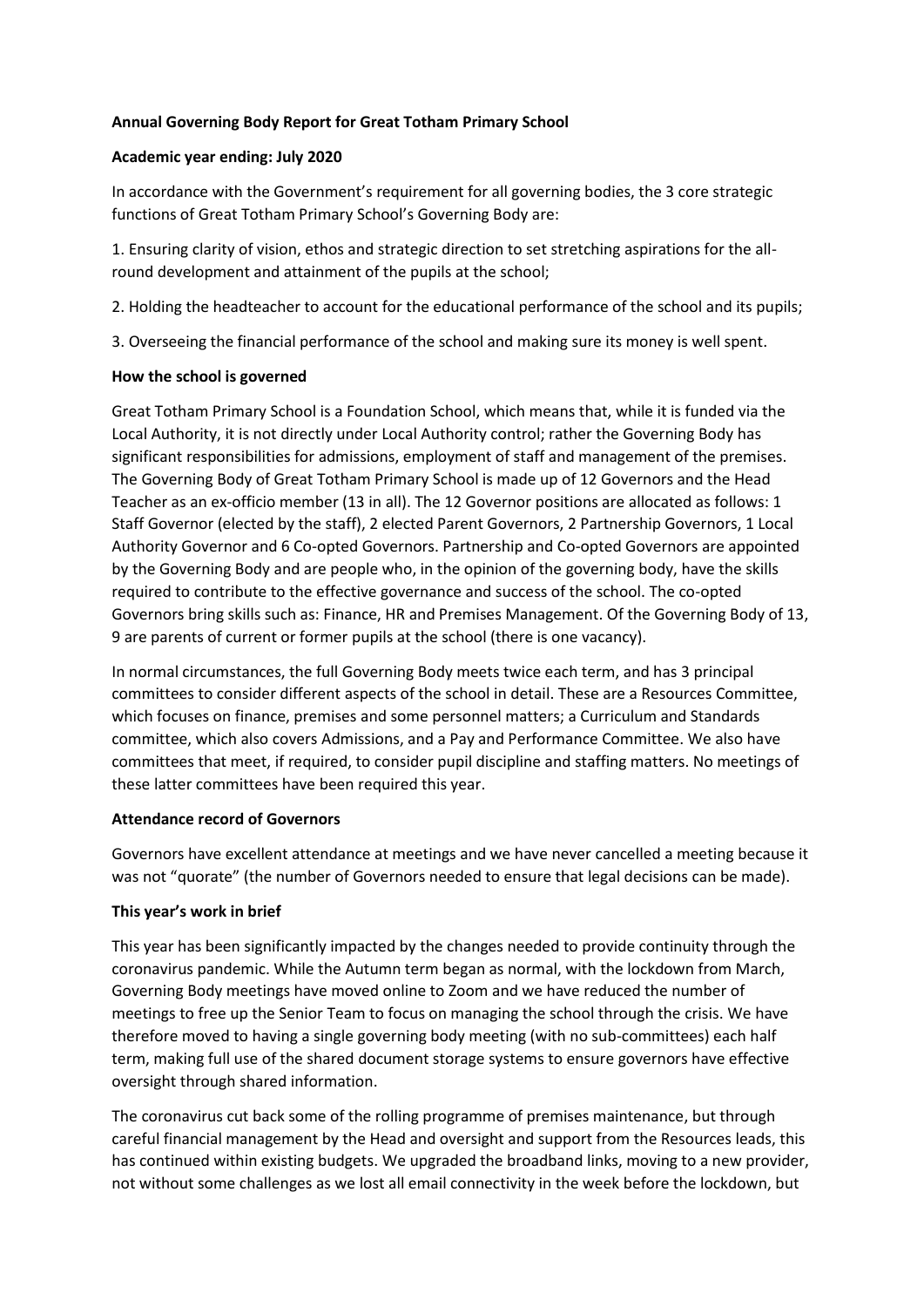got it back in time for the main school closure. However, as we fix one issue, it reveals another and we are going to undertake a complete re-cabling of the school's IT network to bring it up to modern standards, build resilience for the future and provide improved contingency.

Thanks to the hard work, resilience and ingenuity of the staff and leadership, we were able to provide on-site schooling for priority workers children and learning materials for all children throughout the lock-down. We were delighted that Essex County Council approved the replacement of the ageing boiler and then extended this to a complete replacement of the heating system, which was planned for the summer holidays.

We have been running with a vacancy for an elected parent governor for the year as we did not receive any nominations by the deadline in the Autumn term to hold an election. We have decided to leave the position open, as the procedural requirements for holding an election would compromise the safety of the staff and parents and the work would be a distraction from the additional controls needed for pupil safety during the pandemic. Given the parental experience around the governing body table and after due consultation on the governance issues, we are comfortable that there are adequate channels for the parental perspective to be included.

The Governing Body undertakes an annual review of the skills and experience of the governors to ensure that we can support the school in its mission, as well as an annual review of its own ways of working to ensure that our approach is best practice.

Safeguarding continues to be a central focus for all staff and governors and the designated safeguarding governor undertakes regular review of the school's central records to ensure that appropriate checks are being made and recorded. Similarly, the Chair and the Head undertake an audit and review of safeguarding procedures and systems each year.

We also take inclusion very seriously and, within the constraints of the premises and the site generally, try to ensure that we continue the strong tradition of provision for children meeting SEND criteria with a dedicated SENCO (Special Educational Needs Co-ordinator), who is also an experienced senior teacher, integrating this work with our family support team, which has been very visible on parents evenings and provides a lot of very welcome support to pupils and families during the school year. A key challenge is funding for this area of activity. The funding regime has changed, and the County Council is also changing its support structures. We hosted a consultation meeting for local schools in October. We remain determined to ensure that all children have the best possible start and opportunities.

Early in the summer term, the Resources Committee approved the 2020/21 budget plan for the school. Notwithstanding the pressures caused by the pandemic, the school continues to be in a healthy position financially, through careful and properly focused cost management to preserve funds available for teaching and learning and the learning environment. The Parents', Teachers' and Friends' Association has done outstanding work in fundraising for the school for special projects. This year has seen this curtailed a bit, but the longstanding and productive partnership between the school, the Governing Body and the PTFA is a key strength that we value immensely and are thankful to all the volunteers who give up their time to organise an ever-expanding range of activities.

#### **Future plans**

The whole focus of the Governing Body and staff of the school is helping all our children grow in confidence, character, knowledge and capability to give them the best possible start to their lifelong learning path – for them to have a fun and exciting time while they are doing it. This year and next